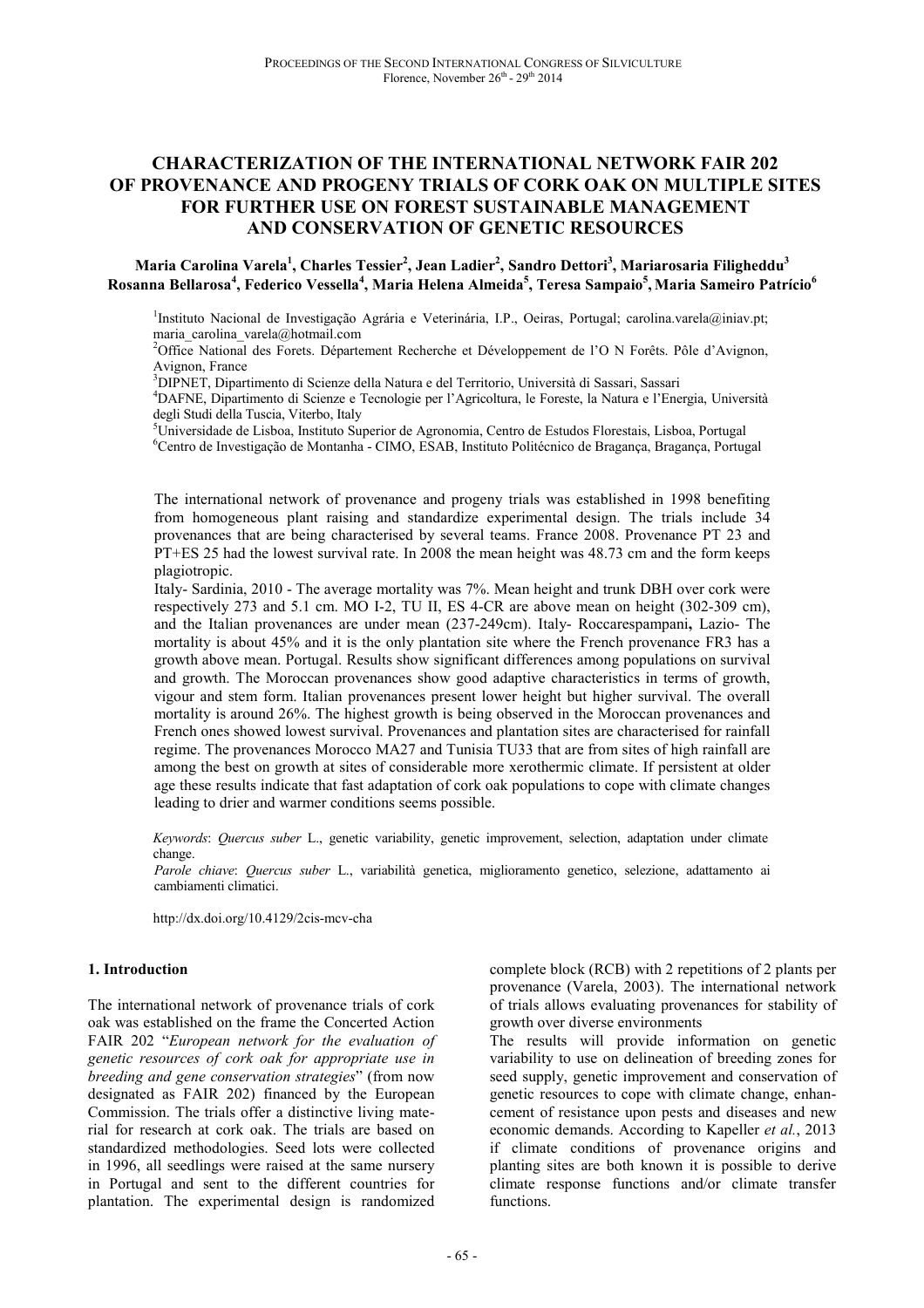Since cork oak has a large distribution area with large variation in environmental conditions it is expected that disruptive natural selection (= adaptation) has caused large differentiation among populations in traits of adaptive significance such as ability to tolerate extended periods of drought, to cope with pests and diseases and varying temperature levels throughout the year (Eriksson, 2003).

# **2. Materials and methods**

The trials of France, Les Maures, Italy, Sardinia, Grighni, Italy, Lazio, Roccarespampani, Portugal, Mogadouro, Portugal, Monte Fava and Tunisia, Tebaba include at maximum 34 provenances (Tab. 1) that are being characterised by various teams using quantitative genetics and molecular genetics to study survival, growth (mean height, diameter at breast height DBH), morphological and physiological traits in relation with geographical origin.

Provenances were selected in the economic range of cork oak and cover an important range of environmental situations although not all the climatic extreme situations where the species naturally occurs. As summer rainfall is the critical climate factor on Mediterranean region, at Figure 1 provenances are ranked after total year rainfall (P total) and P summeraccumulated rainfall of July, August and September.

The accumulated precipitation in summer has a high variation among provenances from 11 mm to 221 mm. The dryer provenances -MA29, MA28, MA26, ES8, PT19, PT23, MA30, PT18, MA27, ES11, PT21, MA31 grow in sites that get less than 50 mm during the summer months. All Morocco provenances are within the dry group, as well as four Portuguese- PT19, PT23, PT18, PT21. The Morocco provenance MA27 rainfall regime is very extreme. All French provenances grow on sites that get more than 100 mm during the four summer months.

The Tunisian provenances grow on sites with considerable high year rainfall.

The plantation sites also have considerable climatic differences on extreme temperature, rainfall and at the index of Emberger Q2 (Tab. 2), which are important to compare adaptation in various conditions.

From the initial provenance trials established in 1997/1998, there are currently provenance trials only in France, Italy, Portugal, Spain and Tunisia (Fig. 2).

# **3. Results**

The provenances at the trials of France-Les Maures, Italy, Sardinia-Grighine, Italy, Lazio- Roccarespampani, Portugal-Mogadouro, Portugal-Monte Fava where studied on growth and mortality. Year of observation varies among trials and age is referred to the nursery phase that took place in 1997, (Fig. 3a, 3b, 4c, 4d, 4e, 4f).The provenances of the trials Portugal-Monte Fava and Portugal-Mogadouro were also studied on water use efficiency (WUE) and at the trial PortugalMogadouro bud burst was also studied. The results presented from Spain and Tunisia are based on published articles.

# *3.1 France, Les Maures*

Observation on quantitative traits in 2008 at age 11 (Fig. 3a) The trial includes 33 provenances, except PT24 (Tab. 3).

Mortality in 2008 was in low rate-11.28%. However the growth rate, accessed by mean height, is the lowest among all trials- 48.73 cm. (Fig. 3a)

Highest mortality was observed at the provenance PT23 -20.8%, (PT+ES) 25 -22.2% while the lowest mortality happened on ES8, ES7, MA31, PT19 - 5.6%. The local provenance FR1 (Var, Les Maures) had a mortality above the mean but still low for cork oak plantation.

The higher growth is on Tunisian and Portuguese provenances. All French provenances exhibit a very similar growth performance, slightly below average. The Tunisian provenances T32, T33, which come from a climate more wet and mild than Les Maures (Fig. 1), succeeded a growth above-mean.

Trees keep plagiotropic habits and this is the only trial where this behaviour occurs.

# *3.2 Italy*

3.2.1 Grighine, Sardinia

The provenance trial of Grighini includes 27 provenances (Tab. 3) and taking into consideration the combined performance on survival and growth is the best trial so far (Fig. 3b). The site is hot and dry.

Field observation at this trial has taken place regularly since plantation. In 2010, at age 13, the trial mean mortality was the lowest among all trials-6.6% and growth assessed by mean height was 273cm which is very good for cork oak (Fig. 3b). The highest mortality took place at MA26- 14.3%, yet it is a low value for cork plantation ate age 13.

In 2010 the provenances MA27, TU32, ES6, AL34, PT+ES 25, TU33, MA29, MA30, ES5, PT23, PT20, PT19 showed an above average-growth contrasting with the under-average growth of all Italian provenances IT12, IT14, IT15, IT13, IT16. It is worth noting the good growth performance of the provenances of high rainfall regime MA27, TU33 (Fig. 1) at the quite dry and hot conditions of Grighini (Tab. 2) which may be an evidence of fast adaptation to dryer conditions. The correlation heightXDBH is high  $R^2 = 0.8387$ 

# 3.2.2 Roccarespampani, Lazio

A field survey was performed to assess the percentage of survival of the provenances. Results generally showed a poor resistance of the species to the local environmental conditions. Only 54.88% of the plants survived after the last measurement in 2006. This would be caused both by the unfavourable climatic regime, with long-period of summer aridity, cold winter winds, and the edaphic conditions of a portion of the trial characterized by high concentration of clay. Moreover, the unexpected occurrence of badgers seriously damaged part of the field, being a further negative impact for the plants' persistence and growth." Provenance growth was assessed by mean height in 2006, at age 9 from germination in nursery (Fig. 4c). The mean height for the same age is lower than at the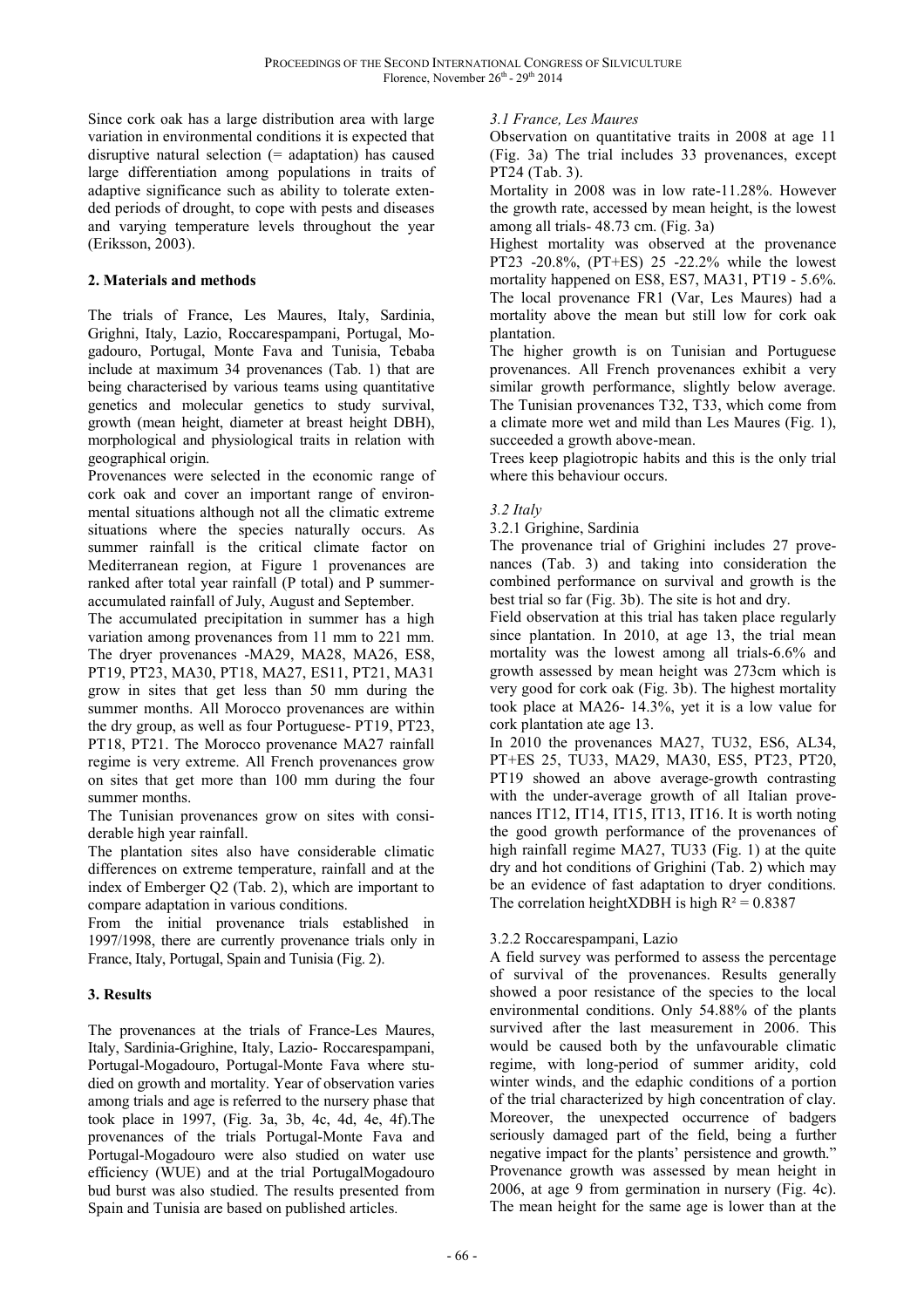trial of Monte Fava, Portugal which is probably due to the environmental site growing conditions. This is the only plantation site where the provenance FR3 has a growth above mean, at all other trials it ranks under mean (Tab. 3).

### *3.3 Portugal*

### 3.3.1 Mogadouro, Quinta da Nogueira

By 2010 at this provenance trial the mortality was 26% (Fig. 4d). On survival behaviour the French provenances had the lowest survival while Italian provenances had the higher survival. The mortality is mainly due to rats.

In 2009 provenances were assessed for growth. The mean height of the trial -241cm (Fig. 4d) is not correlated with survival. Results show that the provenances ES8, ES5, ES9 and PT 20 that are from more humid climates (Fig. 1) are on the top growing group despite the drier climate profile of the plantation site (Tab. 2). On the other hand IT13 that comes from a climate similar to the trial region is the one with the lowest growth. Provenance from wet climate FR3 and IT16 seem to have less adaptability to drier climate. Significant differences between populations were observed for survival and height. Provenances were also observed over 3 years (2011-2013) on bud burst behaviour and no significant differences  $(p<0.05)$  were found

### 3.3.2 Monte Fava

This trial is being regularly assessed but last processed data are from 2006. More recent data are the basis of the PhD thesis of Teresa Sampaio in progress.

At Monte Fava trial in 2006 all Moroccan provenances had a growth above mean (Fig. 4e) while all French provenances show a growth under the mean (Tab. 3). The Tunisian provenance TU33, the one that grows on the highest precipitation regime (Fig. 1), shows however a growth performance slightly above average; ES9 which is a provenance of low summer drought shows a growth performance slightly under the mean at the dry summer profile of Monte Fava. If these results remain at older age fast adaptation to dryer conditions shall be considered. WUE was evaluated by δ13C on 11 trees per provenance. Results revealed significant differences between provenances but no correlation between height and WUE was found. Yet it must be emphasized that the Morocco provenance MA31 showed a very good growth and a good WUE (Nunes *et al.*, 2008).

# *3.4 Spain*

Studies conducted in 2005 at the common garden experiment at Monfrague National Park, in western Spain compared thirteen Spanish provenances that includs the seven Spanish provenances selected by the EU Concerted Action FAIR 202 (Ramirez-Valiente *et al*, 2010). Provenances were compared using total height and correlation of phenotypic traits potentially related to drought tolerance: leaf size, specific leaf area (SLA), nitrogen leaf content (Nmass) and carbon isotope discrimination (D13C).

The populations showed to be exceptionally differentiated at the locus QpZAG46 and evidence of linkage between locus QpZAG46 and genes encoding for leaf size and growth in cork oak was found. The same authors also found that *Q. suber* seedlings originating from sites characterized by more intensive droughts exhibited significantly higher survival rates than those from regions where drought is less severe i.e. not all populations are equally vulnerable to climate change (Ramirez-Valiente *et al.*, 2009).

The study foresee that under the ongoing climate change, all Iberian *Q. suber* populations are expected to incur more intensive drought periods, but Northern populations poorly adapted to dry conditions under a drier future climate will likely have lower survival.

#### *3.5 Tunisia*

On a study conducted by Khouja *et al.*, 2010 at the trial of Tebaba, Nefza, it is described that by 2005/ 2006 the trees began to show signs of decline. The study could identify that attacks were mainly due to the endophytes fungi *Biscogniauxia mediterranea* and *Discula quercina*, some new at the Tunisian cork oak pest scenario. 28 % of the trees at the trial had the crowns totally or half-dead (560 in a total of 2340 at the moment of the field observations).

The study revealed variability among provenances in terms of susceptibility to the pathogen fungi. The rate of the attacks was uneven among provenances ranging from 27% to 63 %. The Tunisian provenance Mekna (TU32) was the most sensitive and the Spanish provenance Moréna (ES7) was the less affected. (Khouja *et al.*, 2010).

On the study by Ennajeh *et al.*, 2013 at the same trial it was found that the survival of provenances felt significantly in 2011, close to half from 2004 to 2011 (Fig. 4f), The provenance PT23 (Santiago de Cacem) had the highest mortality after the pathogen fugi attack but the provenances IT13 and IT15 (Sassari, Cagliari) had low mortality. Growth evaluated by height varied from 124.6 to 101.9 cm being the trial's mean 114.66 cm (Fig. 4f).

The Tunisian provenance TU33 shows a good growth at age 14 (2011) and the susceptibility to the pathogen attack was considerable high (44.9%) although lower than for TU32 which mortality reached 52.2%. Provenance growth behaviour is also compared among trials assessed by mean height (cm) and compared to the mean height of the trial (Tab. 3).

The comparison highlights the persistently above-mean behaviour of the provenances PT20, PT23, MA27, MA28, MA29, MA30, TU32, TU33 and AL34.

# **4. Discussion**

Guidelines for seed supply and selection of seed stands or other forest reproductive material FRM sources are still premature having into consideration that cork oak has a life span over 150 years.

Mortality varies considerable among plantation sites which lead to consider being mainly due to environmental factors than genetic.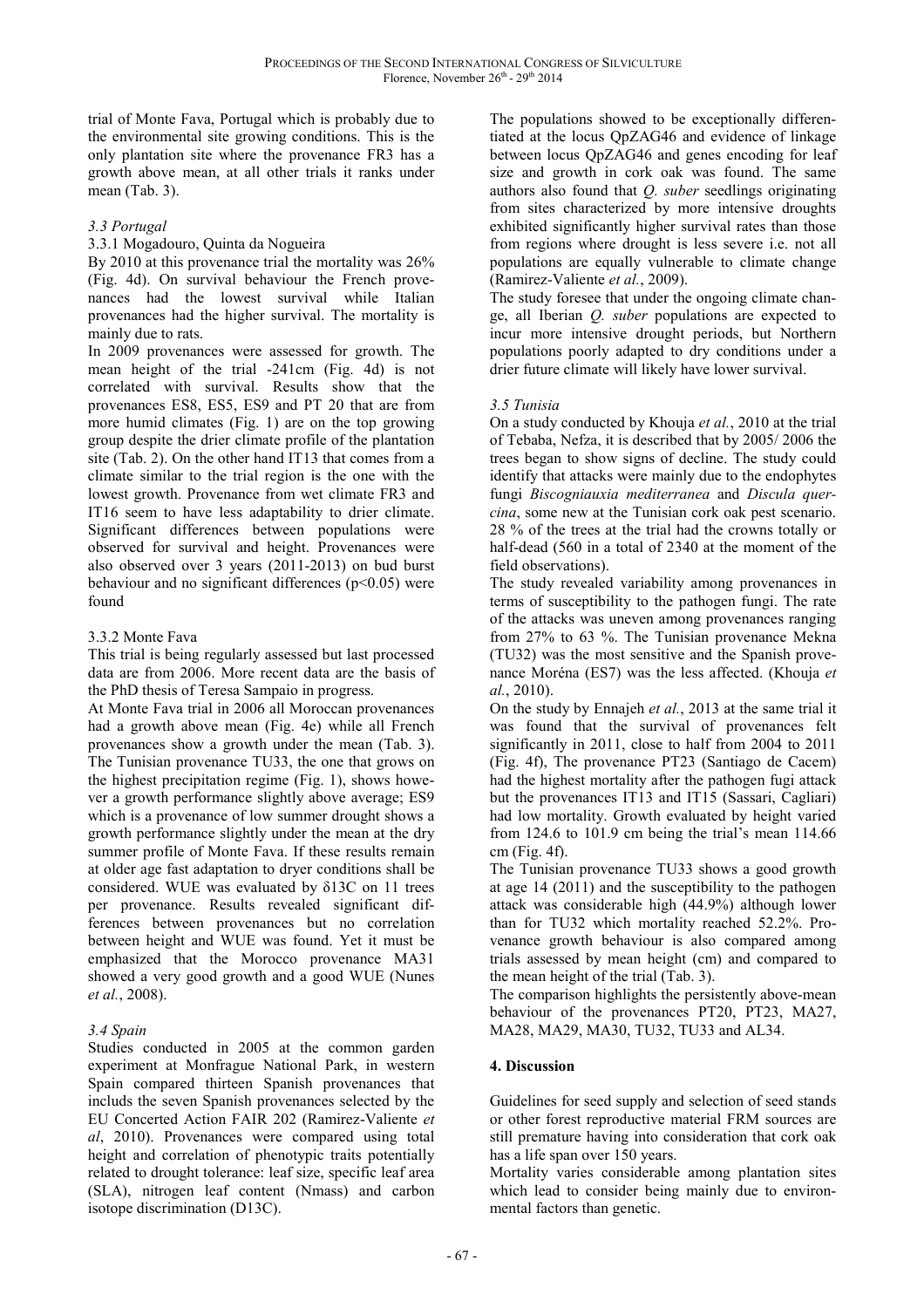The provenances PT20, PT23, MA27, MA28, MA29, MA30, TU32, TU33, AL34 show high stability on GentypeXEnvironment Interaction GEI. If the good growth and GEI stability of the provenances MA27 and TU33 to plantation sites of dryer profile go on at older age the migration to dryer and warmer conditions predicted for the Mediterranean region (IPCC, 2007) seems possible. If the plagiotropic growth habits at the French trial of Les Maures continue into a later age it means it is probably due to environmental factors that must be studied in depth since it is a very negative phenotypic behavior for the exploitation of commercial cork and silvo-pastoralism.

The results on bud burst need further and more detailed observation not only because of the juvenile stage of the trees but mainly because the sub-continuous growth of cork oak leads to several events of bud burst during the year (Varela and Valdiviesso, 2013). It is desirable to set standard phenologic phases to be used in further observation in all trials. Phenotypic plasticity encompasses all types of environmentally induced changes (e.g. morphological, physiological, behavioural, phenological). Detailed assessment of bud burst may be important to detect phenotypic plasticity. The high susceptibility of the Tunisian provenance Mekna TU32 to alien pathogen at the Tunisian trial of Tebaba (Khouja *et al.*, 2010) raises the importance of genetic variability and co-evolution as the key mechanisms for sustainable resistance to pests and diseases. The information on among-population genetic variability coming from the trials is essential to selection and management of

populations for dynamic conservation of genetic resources (Varela and Eriksson, 1995).

### **5. Perspectives**

Trends of behaviour suggest that some provenances from humid climates are capable to adapt to more xerothermic climates sometimes with good growth. It is a critical result for adaptation to climate change.

Among-provenance variation in traits like growth, survival, resistance to diseases is high in some trials but insignificant at the French trial of Les Maures which may be due to the very low growth that yet does not allow differences to show. Epigenetic modification should be considered in coming studies. Harmonised methodologies for assessment of cork quality shall be put in place before the first streeping to enhance comparability of results among trials and provenances. The cork from the first streeping is unsuitable to assess quality. To speed the evaluation of cork quality it should be considered to use cork samples from the cumulative growth in the first 4 years after the first streeping (in cycles of 9-12 years) as it represents more than 60% of the whole cork production cycle (Oliveira and Costa, 2012).

### **Acknowledgement**s

To Prof. Sandro Dettori for the invitation and support on the participation of Maria Carolina Varela at the II Congresso Internazionale di Selvicoltura, Firenze, 26- 29 Novembre 2014.

| COUNTRY | <b>CODE</b>     | <b>REGION of PROVENANCE</b> | <b>FOREST</b>             | <b>NEAREST</b><br><b>LOCALITY</b> |  |
|---------|-----------------|-----------------------------|---------------------------|-----------------------------------|--|
| France  | FR1             | Var                         | Les Maures                | Bormes Les Mimosas                |  |
|         | FR <sub>2</sub> | Pyrenées Orientales         | Le Rimbaut                | Collioure                         |  |
|         | FR <sub>3</sub> | Landes                      | Soustons                  | Soustons                          |  |
|         | FR4             | Corse                       | Sartene                   | Sartene                           |  |
| Spain   | ES <sub>5</sub> | Montes de Toledo            | Cañamero                  | Cañamero                          |  |
|         | ES <sub>6</sub> | Sierra Morena Oriental      | Fuencaliente              | Fuencaliente                      |  |
|         | ES7             | Sierra Morena Occidental    | El Carbajo                | Jerez De Los<br>Caballeros        |  |
|         | ES8             | Parque de los Alcornocales  | La Almoraima              | Castellar de la<br>Frontera       |  |
|         | ES9             | Cataluña Litoral            | Santa Coloma de<br>Farnes | Santa Coloma de<br>Farnes         |  |
|         | ES10            | Sierra de Guadarrama        | El Pardo                  | Madrid                            |  |
|         | <b>ES11</b>     | Alpujarras                  | Haza de Lino              | Haza de Lino                      |  |

Table 1. Provenance codes, established according the arrival of seed lots for plant-growing in Portugal, at the nursery Viveiro de Santo Isidro**.**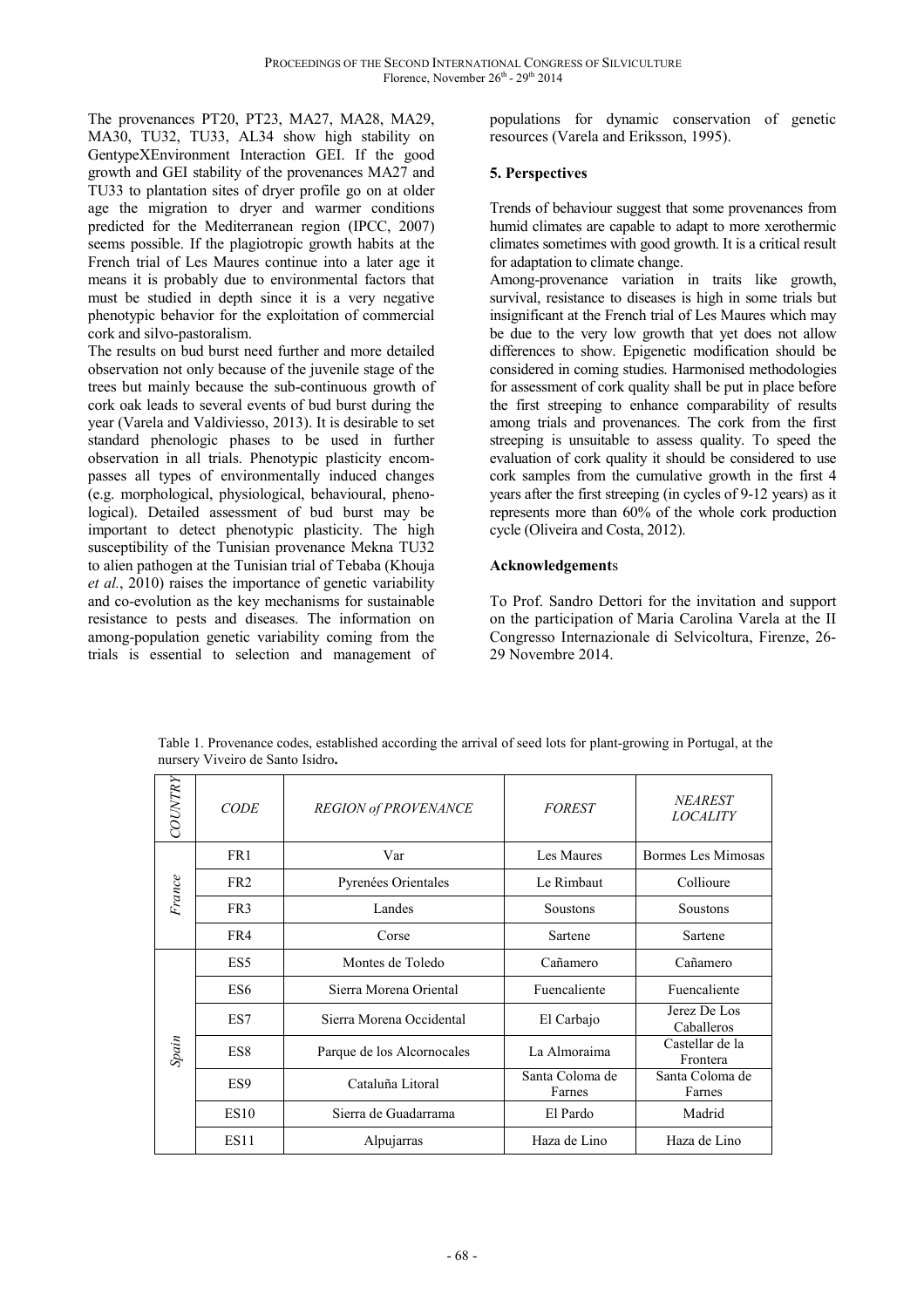|  | (Table 1. Continued) |
|--|----------------------|
|--|----------------------|

|                       | IT12              | Lazio                                                                                                             | Sughereta                          | Tuscania                   |  |
|-----------------------|-------------------|-------------------------------------------------------------------------------------------------------------------|------------------------------------|----------------------------|--|
|                       | IT13              | Puglia                                                                                                            | Lucci-Santa Teresa                 | <b>Brindisi</b>            |  |
| Italy                 | IT14              | Sicilia                                                                                                           | Zotte                              | Catania                    |  |
|                       | IT15              | Sardegna                                                                                                          | Nuraghe Arcu de<br>Mesu            | Cagliari                   |  |
|                       | IT16              | Sardegna                                                                                                          | Puttu Addes de<br>Subra            | Sassari                    |  |
| Portugal              | PT17              | Vale do Tejo e Sado                                                                                               | Sociedade Agrícola<br>Igreja Velha | Chamusca                   |  |
|                       | <b>PT18</b>       | Vale do Tejo e Sado                                                                                               | Herdade da Palma                   |                            |  |
|                       | PT19              | Vale do Tejo e Sado                                                                                               | Quinta da Serra                    | Azeitão                    |  |
|                       | PT20              | Vale do Tejo e Sado                                                                                               | Herdade de Vale<br>Côvo            | Ponte de Sôr               |  |
|                       | PT21              | Sudoeste                                                                                                          |                                    | S. Brás de Alportel        |  |
|                       | PT22              | Alentejo e Beira Baixa                                                                                            | Herdade do Paço de<br>Camões       | Azaruja                    |  |
|                       | PT23              | Sudoeste                                                                                                          | Monte Branco                       | Santiago do Cacem          |  |
|                       | <b>PT24</b>       | Trás-os-Montes e Beira Interior                                                                                   | Casa de Meneres                    | Romeo                      |  |
| $Portugal +$<br>Spain | <b>PT+ES 25</b>   | Alentejo e Beira Baixa<br>+Sierra de S. Pedro<br>Note: the stand is crossed by the<br>border of the two countries | Vale de Mouro +<br>la Tojera       | Besteiros +<br>Albuquerque |  |
|                       | <b>MA26</b>       | Rif Atlantique I.1                                                                                                | Boussafi                           | Larache                    |  |
| Morocco               | <b>MA27</b>       | Rif Occidental I.2                                                                                                | Aïn Rami                           |                            |  |
|                       | <b>MA28</b>       | Maâmora III.1                                                                                                     | Canton A,B                         | Kenitra                    |  |
|                       | <b>MA29</b>       | Maâmora III.1                                                                                                     | Aïn Johra                          | Allal Bahraoui             |  |
|                       | <b>MA30</b>       | Plateau Central III.2                                                                                             | Oulmes                             | Oulmès                     |  |
|                       | <b>MA31</b>       | Rif Oriental                                                                                                      | <b>Bab Azhar</b>                   | Taza                       |  |
| Tunisia               | TU32              | Mekna                                                                                                             | Tabarka                            | Aïn Sobh                   |  |
|                       | TU <sub>3</sub> 3 | Fernana                                                                                                           | Fernana                            | Aïn el Baya                |  |
| Algeria               | AL34              | Guerbés                                                                                                           |                                    | Guerbès                    |  |

Table 2. Characterization of provenance trials sites on climate: t- mean temperature for the coldest month; T mean temperature for the hottest month; P total and P summer precipitation (mm); Q2- index of Emberger.

| TRIAL                         | $t$ ( $\circ$ C) | $T( \circ C)$ | P total<br>(mm) | P summer<br>(mm) | Q2    |
|-------------------------------|------------------|---------------|-----------------|------------------|-------|
| France, Les Maures            | 1.6              | 29            | 975             | 181              | 123,2 |
| Italy, Sardinia, Grighni      | 4.7              | 32.4          | 672             | 28               | 83.1  |
| Italy, Lazio, Roccarespampani | 2.4              | 31            | 868.7           | 108.7            | 104.7 |
| Portugal, Mogadouro           | 0.7              | 28.6          | 554.7           | 60.3             | 69    |
| Portugal, Monte Fava          | 4.3              | 31.3          | 556.6           | 42.7             | 70.8  |
| Tunisia, Tebaba               | 11.1             | 25.6          | 948             | 65               | 224   |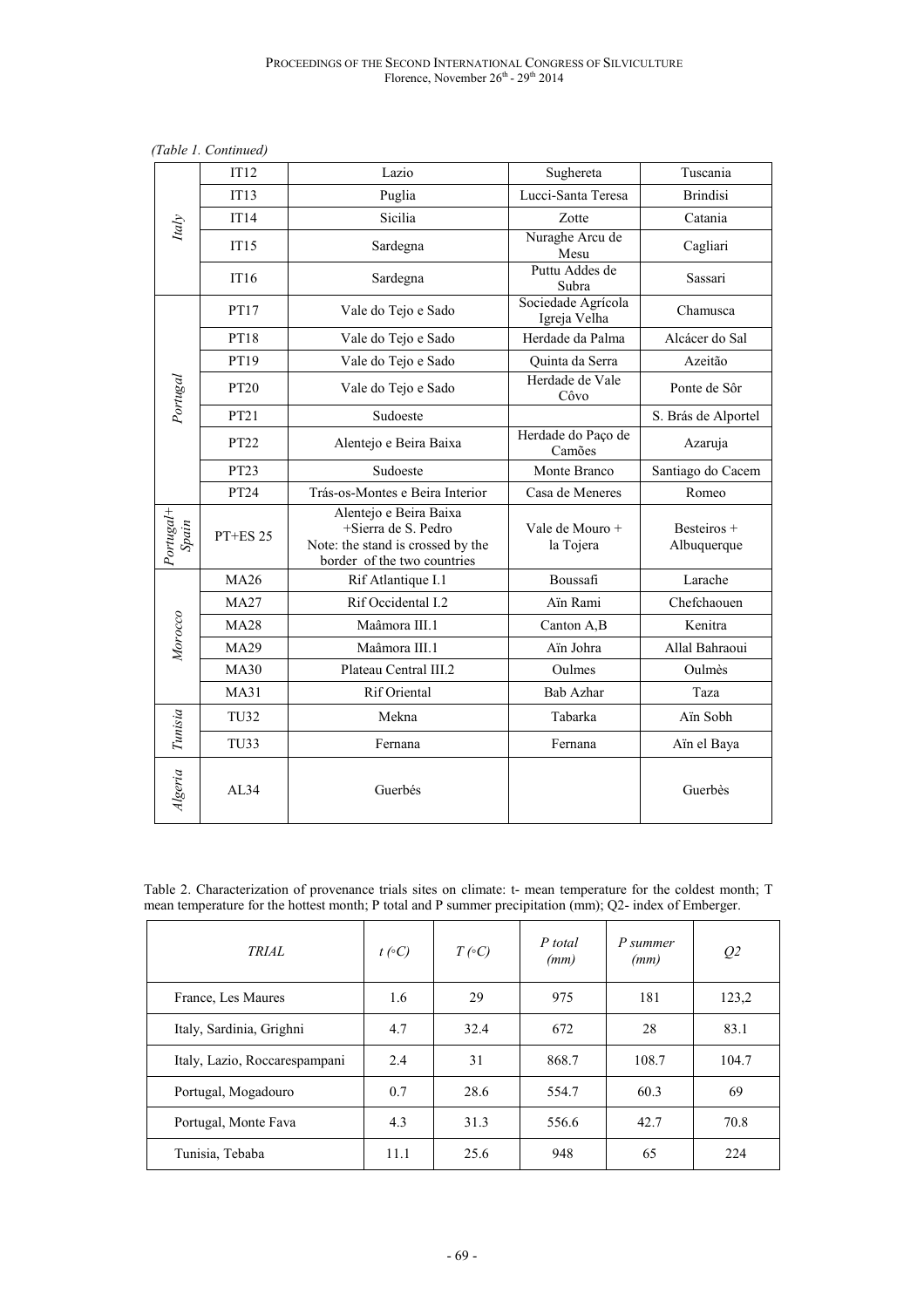Table 3. Provenance growth behaviour at the various trials assessed by mean height (cm) compared to the mean height of the trial: A-above the mean height of the trial; M – at the mean height of the trial; U – under the mean height of the trial; Xprovenance not represented in the trial. For each trial it is referred the age from nursery and the year of observation. Provenances PT20, PT23, MA27, MA28, MA29, MA30, TU 32, TU33, AL34 had an above-mean growth performance at least in 4 trials. MA28 is above-mean at the 3 trials where it is represented. MA29 is the only provenance with performance on height abovemean at all of the 6 trial.

| <b>FAIR 202</b><br>provenance<br>code |                                               | Les Maures,<br>France     | Grighini,<br>Sardinia<br>age 11, 2008 age 13, 2010 | Rocca-<br>Respampani,<br>Italy<br>age 9, 2006 | Mogadouro<br>Portugal<br>age 12, 2009 | Monte Fava,<br>Portugal<br>age 9, 2006 | Tebaba,<br>Tunisia<br>age 14, 2011 |
|---------------------------------------|-----------------------------------------------|---------------------------|----------------------------------------------------|-----------------------------------------------|---------------------------------------|----------------------------------------|------------------------------------|
| FR1                                   | Var                                           | U                         | $\mathbf X$                                        | $\boldsymbol{\mathrm{X}}$                     | $\mathbf{A}$                          | U                                      | $\mathbf X$                        |
| FR <sub>2</sub>                       | Pyrenees<br>Orientales                        | U                         | $\mathbf{A}$                                       | U                                             | U                                     | U                                      | $\boldsymbol{\mathrm{X}}$          |
| FR3                                   | Landes                                        | U                         | U                                                  | $\mathbf{A}$                                  | $\mathbf U$                           | $\mathbf U$                            | $\mathbf X$                        |
| FR4                                   | Corse                                         | U                         | X                                                  | $\mathbf X$                                   | $\boldsymbol{\mathrm{X}}$             | U                                      | X                                  |
| ES5                                   | Montes Toledo                                 | U                         | $\overline{A}$                                     | U                                             | $\overline{A}$                        | U                                      | $\overline{A}$                     |
| ES <sub>6</sub>                       | S <sup>a</sup> Morena<br>Oriental             | $\mathbf U$               | $\mathbf{A}$                                       | $\mathbf{A}$                                  | $\mathbf U$                           | U                                      | $\mathbf{A}$                       |
| ES7                                   | S <sup>a</sup> Morena<br>Occidental           | $\mathbf U$               | U                                                  | $\mathbf{A}$                                  | $\mathbf{A}$                          | U                                      | $\mathbf U$                        |
| ES8                                   | Parque<br>Alcornocales                        | U                         | U                                                  | $\mathbf{A}$                                  | A                                     | U                                      | $\mathbf{A}$                       |
| ES9                                   | Cataluña Litoral                              | $\overline{U}$            | U                                                  | U                                             | $\mathbf{A}$                          | U                                      | U                                  |
| <b>ES10</b>                           | S <sup>a</sup> Guadarrama                     | U                         | M                                                  | U                                             | M                                     | U                                      | $\mathbf{A}$                       |
| <b>ES11</b>                           | Alpujarras                                    | U                         | $\mathbf X$                                        | U                                             | U                                     | U                                      | $\mathbf{A}$                       |
| IT12                                  | Lazio                                         | M                         | $\mathbf U$                                        | A                                             | $\mathbf U$                           | A                                      | $\mathbf U$                        |
| IT13                                  | Puglia                                        | M                         | U                                                  | U                                             | U                                     | U                                      | $\mathbf{A}$                       |
| IT14                                  | Sicilia                                       | M                         | U                                                  | $\overline{A}$                                | $\mathbf U$                           | $\overline{A}$                         | M                                  |
| IT15                                  | Sardegna                                      | M                         | $\mathbf U$                                        | $\mathbf U$                                   | U                                     | U                                      | $\mathbf U$                        |
| IT16                                  | Sardegna                                      | $\mathbf M$               | $\mathbf U$                                        | $\overline{A}$                                | U                                     | $\overline{A}$                         | M                                  |
| PT17                                  | Chamusca                                      | A                         | X                                                  | $\mathbf{A}$                                  | U                                     | $\mathbf{A}$                           | $\mathbf U$                        |
| PT18                                  | Herdade Palma                                 | A                         | $\overline{U}$                                     | U                                             | U                                     | U                                      | X                                  |
| PT19                                  | Q <sup>a</sup> Serra, Azaeitão                | $\mathbf{A}$              | M                                                  | U                                             | U                                     | $\overline{A}$                         | X                                  |
| <b>PT20</b>                           | H Vale Côvo,<br>Ponte Sôr                     | $\mathbf{A}$              | $\mathbf{A}$                                       | $\mathbf{A}$                                  | $\mathbf{A}$                          | U                                      | U                                  |
| PT21                                  | S B Alportel                                  | A                         | $\mathbf{A}$                                       | U                                             | U                                     | $\overline{U}$                         | A                                  |
| <b>PT22</b>                           | H Paço Camões,<br>Azaruja                     | $\mathbf{A}$              | A                                                  | U                                             | $\mathbf U$                           | $\mathbf{A}$                           | $\mathbf U$                        |
| <b>PT23</b>                           | S. Cacem, Monte<br><b>Branco</b>              | $\mathbf{A}$              | $\mathbf{A}$                                       | $\mathbf{A}$                                  | U                                     | $\mathbf{A}$                           | $\mathbf U$                        |
| PT24                                  | Casa Meneres,<br>Mirandela                    | $\boldsymbol{\mathrm{X}}$ | X                                                  | X                                             | $\mathbf{A}$                          | ${\bf U}$                              | X                                  |
| $PT + ES25$                           | Alentejo_Beira<br>Baixa+Sierra de S.<br>Pedro | $\mathbf U$               | $\mathbf{A}$                                       | $\mathbf{A}$                                  | U                                     | U                                      | $\mathbf{A}$                       |
| <b>MA26</b>                           | Rif Atlantique I.1                            | $\mathbf M$               | $\mathbf M$                                        | $\mathbf{A}$                                  | $\mathbf U$                           | A                                      | $\mathbf U$                        |
| <b>MA27</b>                           | Rif Occidental I.2                            | $\mathbf{A}$              | $\mathbf A$                                        | $\mathbf{A}$                                  | $\mathbf{A}$                          | A                                      | $\mathbf U$                        |
| <b>MA28</b>                           | Maâmora III.1                                 | $\mathbf{A}$              | X                                                  | X                                             | $\mathbf{A}$                          | $\mathbf{A}$                           | X                                  |
| <b>MA29</b>                           | Maâmora III.1                                 | $\mathbf{A}$              | $\mathbf A$                                        | $\mathbf A$                                   | $\mathbf{A}$                          | A                                      | $\boldsymbol{\rm{A}}$              |
| <b>MA30</b>                           | Plateau Central<br>III.2                      | $\mathbf{A}$              | $\mathbf{A}$                                       | $\mathbf{A}$                                  | $\mathbf{A}$                          | $\mathbf{A}$                           | $\mathbf U$                        |
| MA31                                  | Rif Oriental                                  | $\mathbf M$               | $\overline{X}$                                     | U                                             | $\mathbf{A}$                          | $\mathbf{A}$                           | $\mathbf{A}$                       |
| <b>TU32</b>                           | Mekna, Aïn Sobh                               | $\mathbf{A}$              | $\mathbf{A}$                                       | $\mathbf{A}$                                  | $\mathbf U$                           | ${\bf U}$                              | $\mathbf{A}$                       |
| TU <sub>3</sub> 3                     | Fernana, Aïn el<br>Baya                       | $\mathbf{A}$              | $\mathbf{A}$                                       | $\mathbf U$                                   | $\mathbf U$                           | $\mathbf{A}$                           | $\mathbf{A}$                       |
| AL34                                  | Guerbés                                       | $\mathbf U$               | $\mathbf{A}$                                       | $\mathbf U$                                   | $\mathbf{A}$                          | $\mathbf{A}$                           | $\mathbf{A}$                       |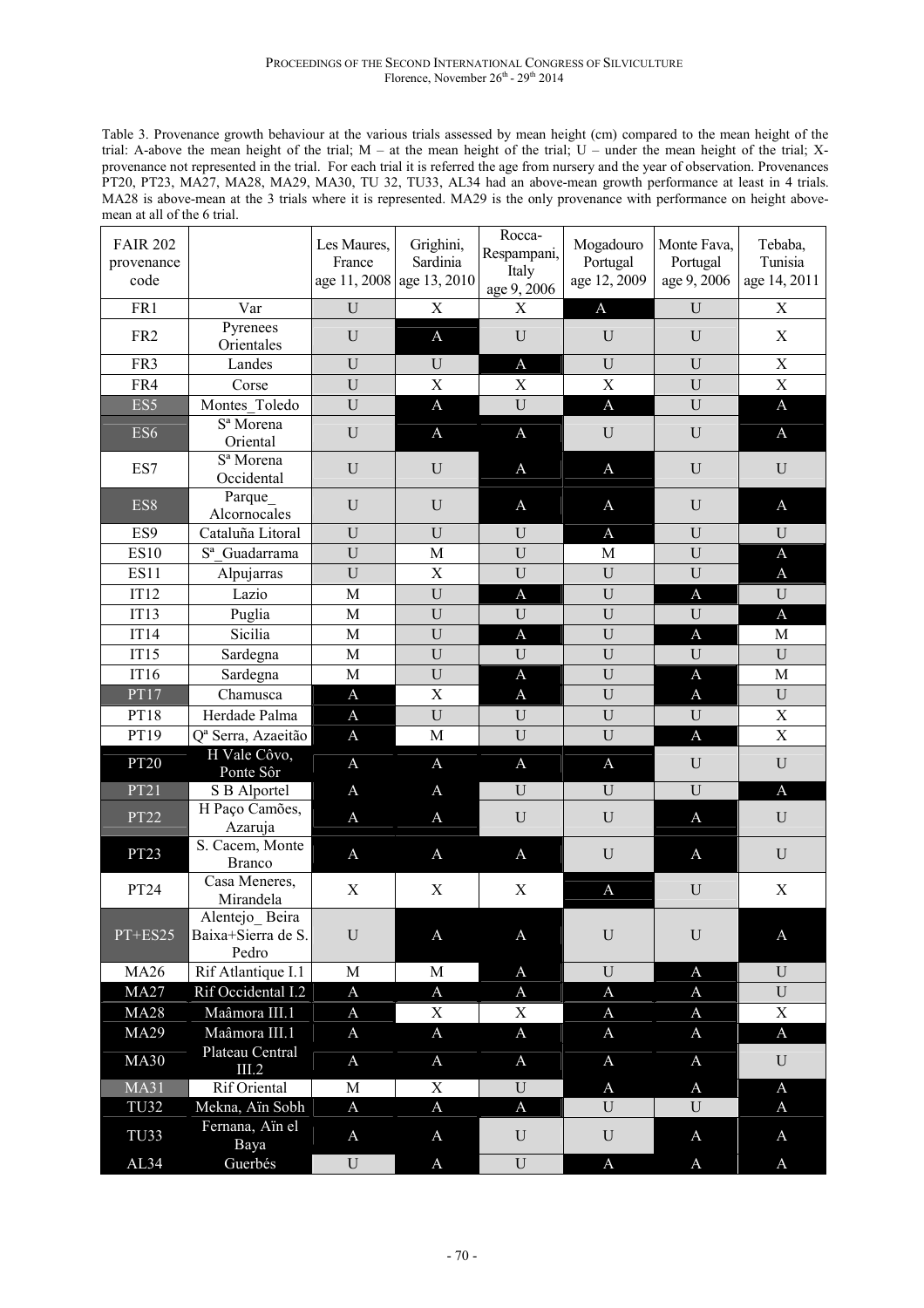

Figure 1. Climatic characterization of provenances based on precipitation: total for the year (P total) and accumulated summer in July, August, and September, P summer. Provenances have a high variability, specially on summer precipitation which is a critical factor for adaptation in Mediterranean region.



Figure 2. Cork oak FAIR 202 international network of provenances: localization of provenance trials on the EUFORGEN *Quercus suber* distribution map.



Figure 3. Provenance assessment by height and mortality on the trials of a) Les Maures, France, b) Grighini, Sardinia.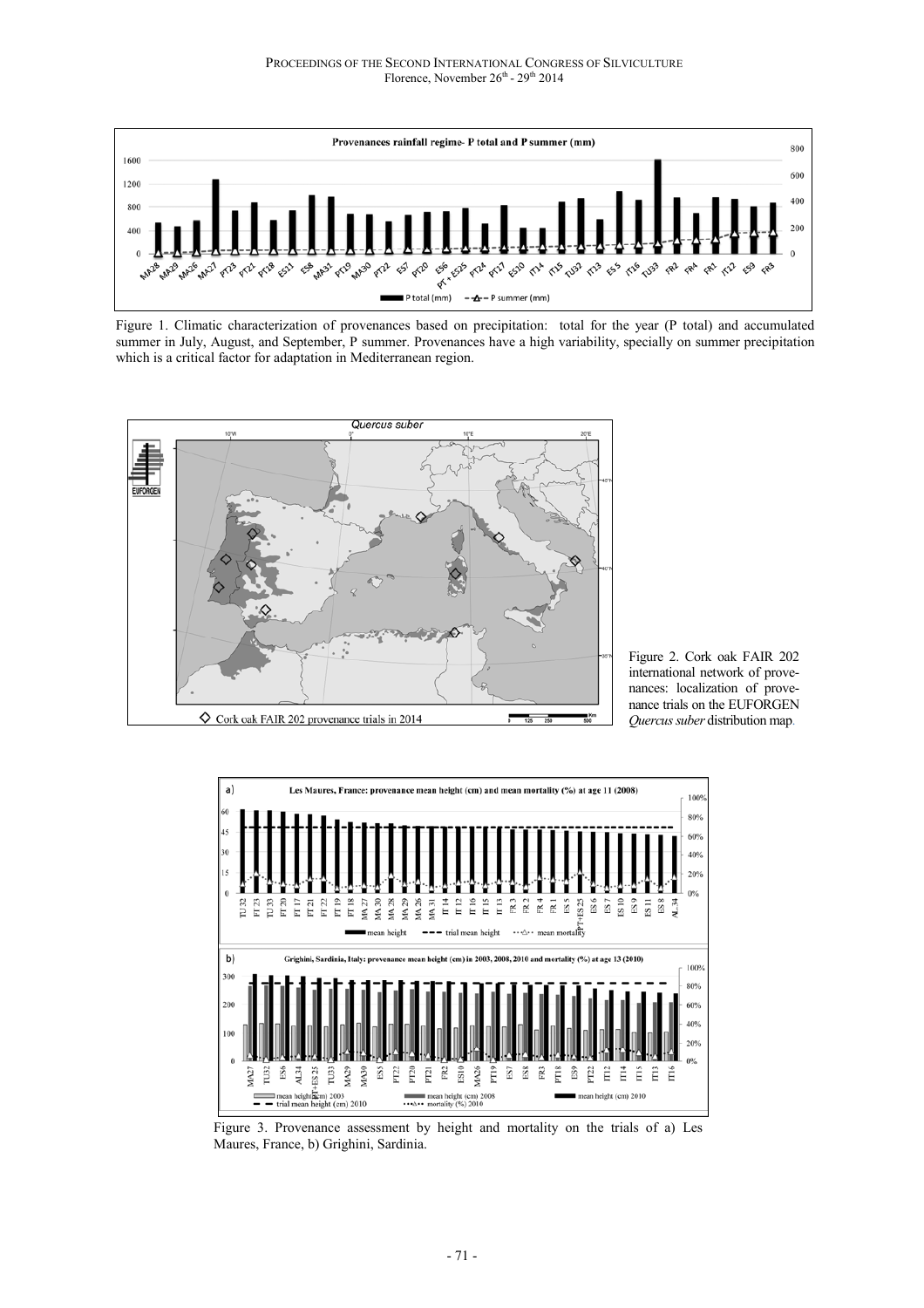PROCEEDINGS OF THE SECOND INTERNATIONAL CONGRESS OF SILVICULTURE Florence, November 26<sup>th</sup> - 29<sup>th</sup> 2014



Figure 4. Provenance assessment by height and mortality on the trials of Italy, c) Roccarespampani, Lazio, Italy, d) Mogadouro, Portugal, e) Monte Fava, Portugal, f) Tebaba Tunisia.

#### **RIASSUNTO**

#### **La rete internazionale FAIR 202: caratterizzazione di provenienze e progenie di quercia da sughero per l'ulteriore utilizzo in sistemi di gestione forestale sostenibile e per la conservazione delle risorse genetiche**

La rete internazionale di parcelle sperimentali è stata avviata nel 1998 a partire da materiale di propagazione omogeneo e con un condiviso disegno sperimentale. Le prove di campo comprendono 34 provenienze che sono state caratterizzate con l'uso di tecniche di genetica quantitativa e molecolare per studiare sopravvivenza, accrescimento, aspetti morfologici e fisiologici in relazione all'origine geografica.

Francia, 2008. La provenienza PT23 e PT+ES 25 ebbero la più bassa percentuale di sopravvivenza. Nel 2008 l'altezza media era di 49 cm e l'habitus vegetativo risultava plagiotropico.

Italia – Sardegna, 2010. La mortalità media era del 7%. L'altezza media e il diametro del fusto "a petto d'uomo" erano nell'ordine pari a 273 e 5.1 cm. MO I-2, TU II, ES 4-CR fornivano valori di altezza superiori alla media, mentre le provenienze italiane si collocavano tutte al di sotto della media.

Portogallo. I risultati mostrano differenze significative tra le popolazioni per sopravvivenza, accrescimento e capacità di adattamento (fenologia ed efficienza nell'uso dell'acqua). Le provenienze marocchine hanno mostrato buone capacità di adattamento in termini di